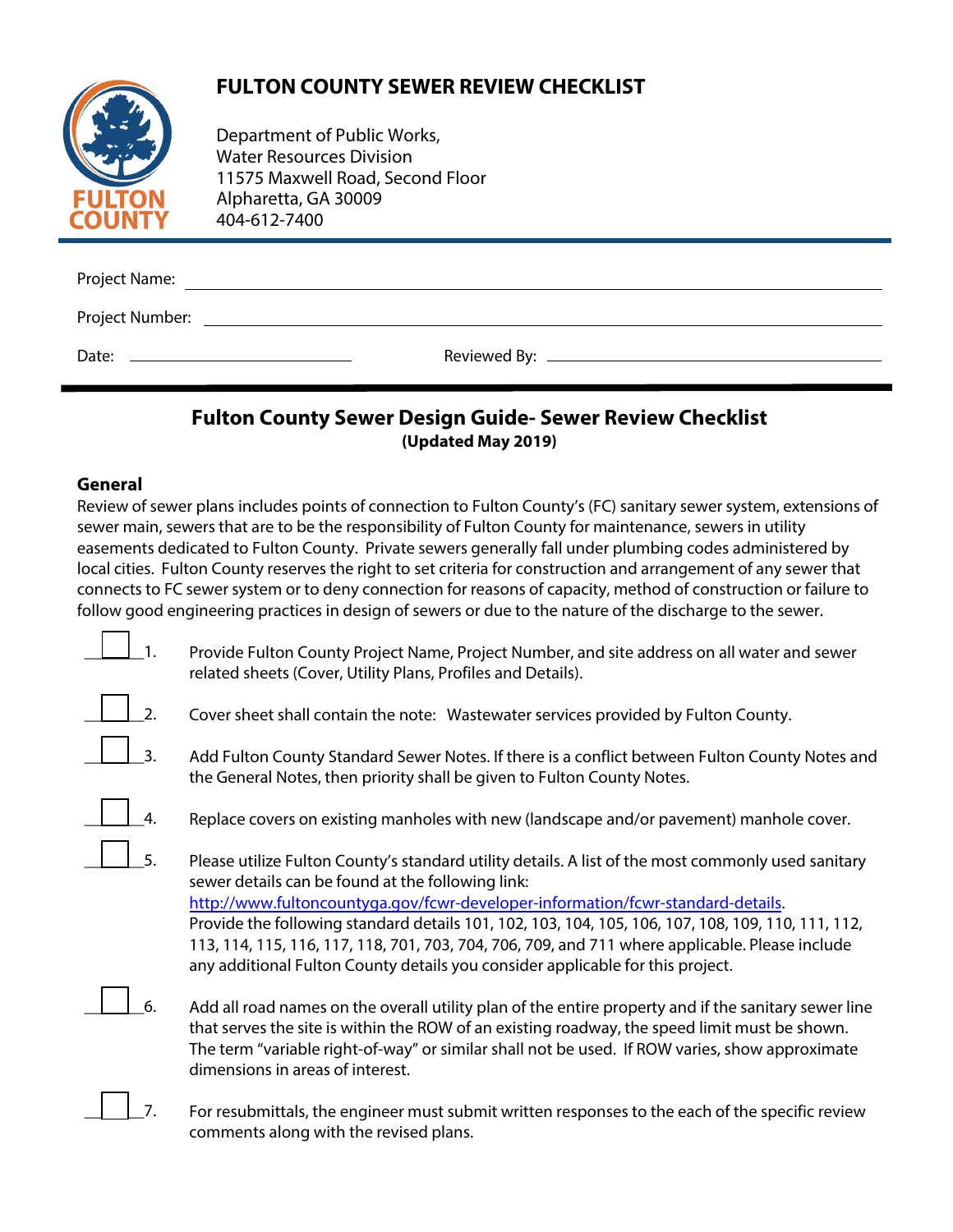#### **Utility Plan/Profiles**

|  | $\vert$   8. | Developer shall network gravity pipeline through site to serve upstream property owners. A  |
|--|--------------|---------------------------------------------------------------------------------------------|
|  |              | new manhole will be required at the upstream property line. This will be at the developer's |
|  |              | expense. This requirement is per Fulton County Sanitary Sewer Regulations (dated October    |
|  |              | 1994).                                                                                      |

9. Manhole inverts shall have a minimum 2/10 of a foot (.20') drop across the manhole.

10. Minimum slopes for wastewater pipes are as follows:

- a. 1.0% on 6" lines
- b. 0.7% on 8" lines
- c. 0.5% on 10" lines
- d. 0.4% on 12" lines
- e. 0.3% on 15" lines
- f. 0.25% on 18" lines

g. 21" & larger sizes, maintain 2 feet/sec. at 1/4 capacity

Slopes less than 0.7% shall be pre-approved based on a minimum velocity of 2.0 ft/s based on normal flow.

- 11. D.I.P. wastewater is required where line:
	- a. has less than 4-feet of cover in unpaved areas
	- b. has less than 6-feet of cover in paved areas
	- c. crosses over storm sewer or utility line, or is within 1-foot of a storm sewer or utility line
	- d. is in a fill area
	- e. has more than 18-feet of cover, minimum class 51 D.I.P. will be required
	- f. has more than 30-feet of cover, minimum class 52 D.I.P. will be required
	- g. DIP may be required for other conditions
- \_\_\_\_\_\_\_12. State size, material type, percent grade, and length of all pipes. Show direction of sewer flow on utility plan.
- \_\_\_\_\_\_\_13. Show location of all existing and proposed sanitary sewer, water, storm sewer, power and gas lines. Please review Fulton County detail 101 for underground utility location requirements. Power and gas lines locations should be based on (sketch) drawings prepared by utility.
- 14. A minimum of eighteen (18) inches of vertical clearance between sewer mains and other utilities crossing must be obtained. A minimum of ten (10) feet (edge-to-edge) of horizontal clearance between pipes and structures must be obtained. When local conditions prevent a horizontal separation of 10-feet, parallel installation of sewer pipes shall conform to State regulations.
- 15. Pipe material cannot be changed between manholes.
- \_\_\_\_\_\_\_16. When different size pipes are connected to a MH, the crest crown of each are required to be aligned.

17. Concrete collars on waste water lines are required when the slope is greater than 20% of conditions. The maximum allowable slope is 35%.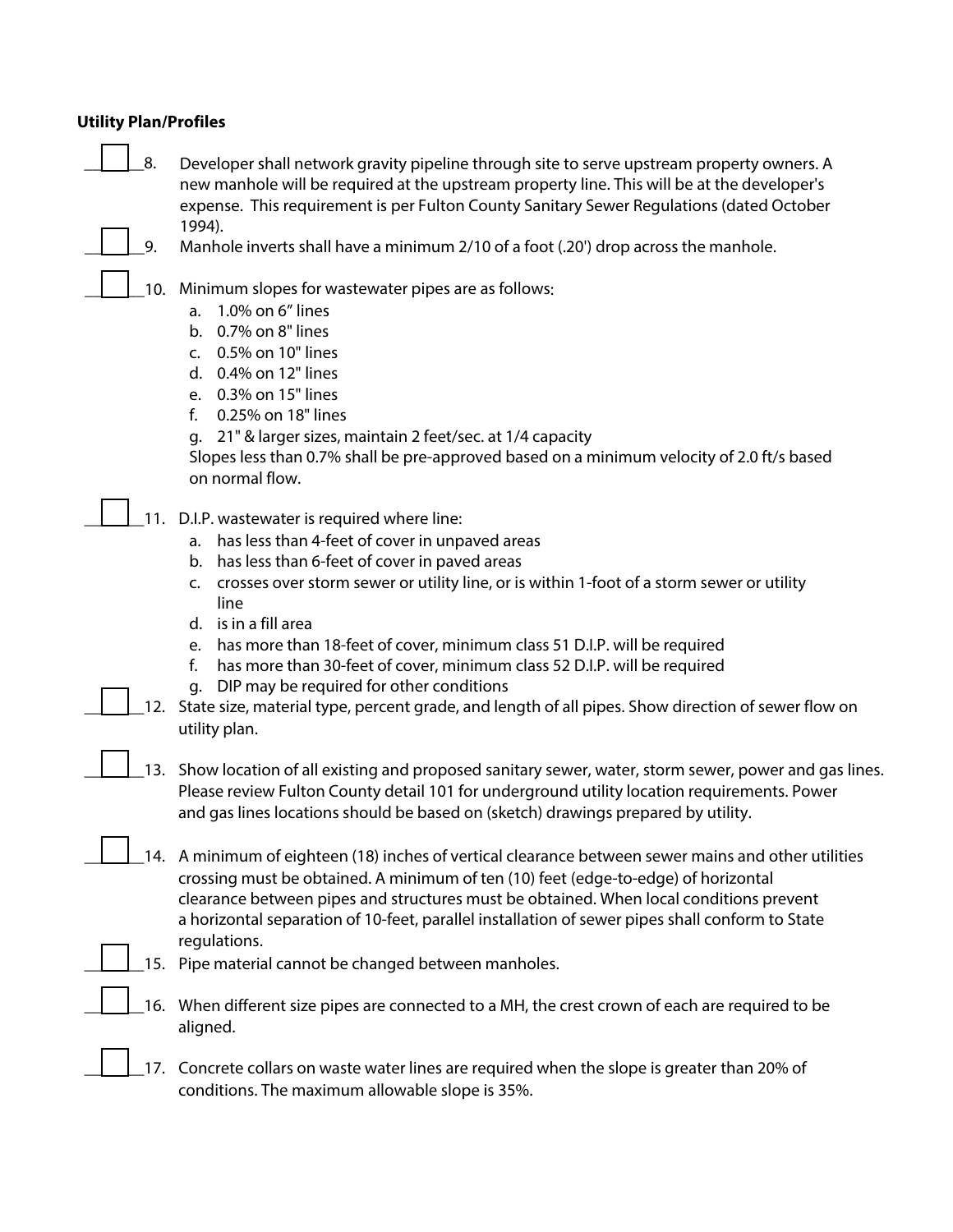|     | 18. For all wastewater pipes above the ground, wrapped and coated steel pipe shall be used. All bored<br>sewer shall be steel encased and field welded.                                                                                                                                                                                                                                                   |
|-----|-----------------------------------------------------------------------------------------------------------------------------------------------------------------------------------------------------------------------------------------------------------------------------------------------------------------------------------------------------------------------------------------------------------|
|     | 19. Maximum distance between manholes is 400-feet.                                                                                                                                                                                                                                                                                                                                                        |
|     | 20. Provide reflection angles at all manholes. Minimum angle between influent and effluent waste<br>water line at a manhole is 90 degrees.                                                                                                                                                                                                                                                                |
|     | 21. No more than 4 connections are allowed per manhole. Provide 12" minimum between pipe<br>penetrations.                                                                                                                                                                                                                                                                                                 |
|     | 22. All service lines connecting to an existing wastewater line shall be made with either a manhole or a<br>sleeve connection (for lines of 10-inches diameter or less). Trunk lines of 12-inches or<br>greater require a manhole connection.                                                                                                                                                             |
|     | 23. Profile all existing lines that will have new utility crossings and all proposed wastewater pipes<br>showing all utility with crossings. Existing wastewater lines will be CCTV inspected over<br>which construction occurs for as-built approval.                                                                                                                                                    |
|     | 24. When laterals connect to manholes indicate invert in elevation on wastewater profiles.                                                                                                                                                                                                                                                                                                                |
|     | 25. Split lateral connections are not allowed. A single lateral is required for each individual building<br>site.                                                                                                                                                                                                                                                                                         |
|     | 26. Laterals shall be provided for each lot, building, and unit. Laterals to serve a single lot or building<br>may extend a maximum of 125 linear feet, off site. Laterals must be 6" pipe at a minimum 1%<br>slope. All laterals from street wastewater lines must extend at least 10-feet behind the back of<br>curbing or terminate at the easement limit or ROW limit with a vertical clean-out pipe. |
|     | 27. Cleanouts shall be installed at the edge of the easement or 1-foot outside of the ROW.<br>Laterals must be at least 10-feet from the back of curb along streets.                                                                                                                                                                                                                                      |
|     | 28. Maximum length between cleanouts shall be 70-feet.                                                                                                                                                                                                                                                                                                                                                    |
|     | 29. For 6" piping (private systems) install cleanouts where there is a change in direction. For 8" piping<br>or larger change of direction requires MH.                                                                                                                                                                                                                                                   |
|     | 30. Laterals shall achieve a 90-degree bend to the main line through the use of a tee-wye or (2) 45-<br>degree fittings, and shall be installed along the side of the line. DIP will require an additional<br>45- degree bend to achieve perpendicular lateral service.                                                                                                                                   |
| 31. | If sanitary sewer laterals cross storm sewer, please provide a profile sketch or other information to<br>document vertical separation on the same sanitary sewer profile sheet.                                                                                                                                                                                                                           |
|     | 32. Profile all laterals from the building to the tie-in location for non-residential projects. Profile all<br>laterals from the dumpster drain to the tie-in location. Profile all laterals from the building<br>through the grease trap to the tie-in location.                                                                                                                                         |

33. For lateral replacement, please add the following note to construction plans: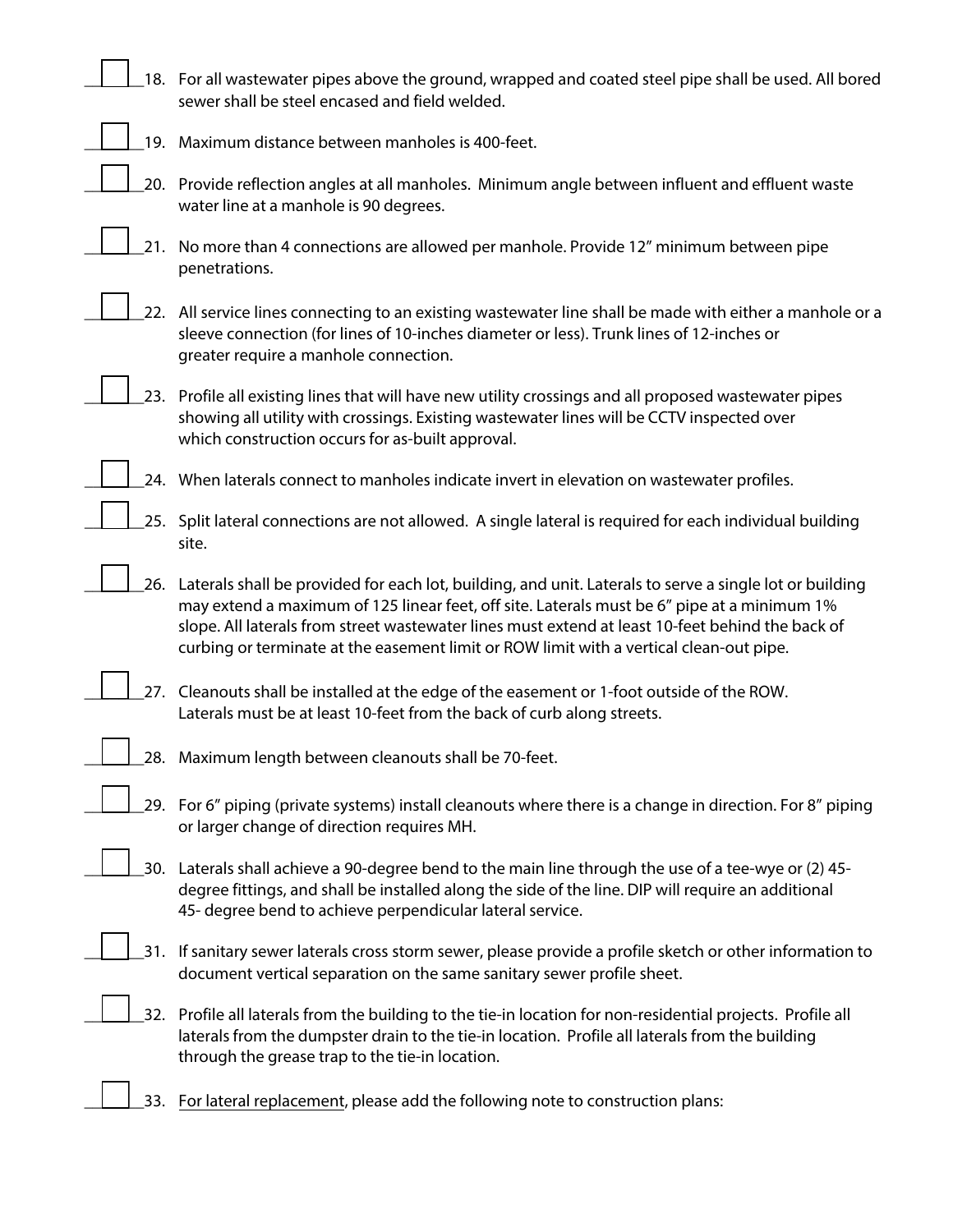- a. If applicable, contractor to remove the existing wastewater lateral back to the tee-wye at the 8-inches wastewater line. Provide a plug at the tee-wye. Pour concrete around the plug and the tee-wye. The Contractor has the option of abandoning the lateral in place and slip lining the 8-inches wastewater line from manhole to manhole. The openings of all laterals would be cut out as normal except for the abandoned lateral. Slip lining to be in accordance with current Fulton County Standards and Specifications. If the line is already been slip-lined, the Contractor has the options of either pipe burst the line in accordance with current Fulton County Standards and Specifications or remove the existing lateral back to the tee-wye. All existing active laterals shall be restored to full service.
- \_34. An outside is required at a manhole when the following conditions are exceeded:

| 1.1 |    |
|-----|----|
|     | 27 |
| 10  | 27 |
| 12  | 30 |
| 15  | 39 |
| ۱Ջ  |    |

Incoming Pipe Size (inches) Maximum Drop (in inches)

\_\_\_\_\_\_\_35. Provide safety platforms within manholes, in excess of 20-feet deep. Indicate platform location on profile of MH. Spacing shall be:

| Manhole Depth (feet) | Platform Spacing (feet) |  |
|----------------------|-------------------------|--|
| $20 - 23$            | 1 platform spaced in    |  |
|                      | center of manhole depth |  |
| 74                   | 8' (2 platforms)        |  |

Manholes in excess of 24-feet shall be pre-approved by the Development Permitting Section, on an individual basis, and shall have platforms spaced every 8 to 10-feet.

- \_\_\_\_\_\_\_36. All manholes outside of roadways and ROW shall be a minimum 18" aboveground and shall be shown in sanitary sewer profile. If a manhole is in a flood plain or high water area, they shall have watertight covers and extend above the ten-year floodplain level: clearly indicate and provide details. Manholes flush with the ground may be allowed, on a pre-approved basis.
- \_37. Please add the following notes for all applicate manholes.
	- a. Add notes to the existing manholes
		- 1. Contractor to field verify the location and invert of the existing wastewater line prior to construction.
		- 2. Remove and replace the existing invert to accept the new line as required in the field.
		- 3. Core for new lateral from the inside of the manhole in the presence of the inspector.
		- 4. New drop line to enter manhole at 0.44-feet above the effluent invert.
		- 5. Rebuild the water table and invert with rowlock bricks to direct the runoff from the new line to existing effluent invert.
		- 6. Rehabilitate existing manhole as required in field to bring manhole into compliance with Fulton County Standards and Regulations.
	- b. Add notes to doghouse manholes.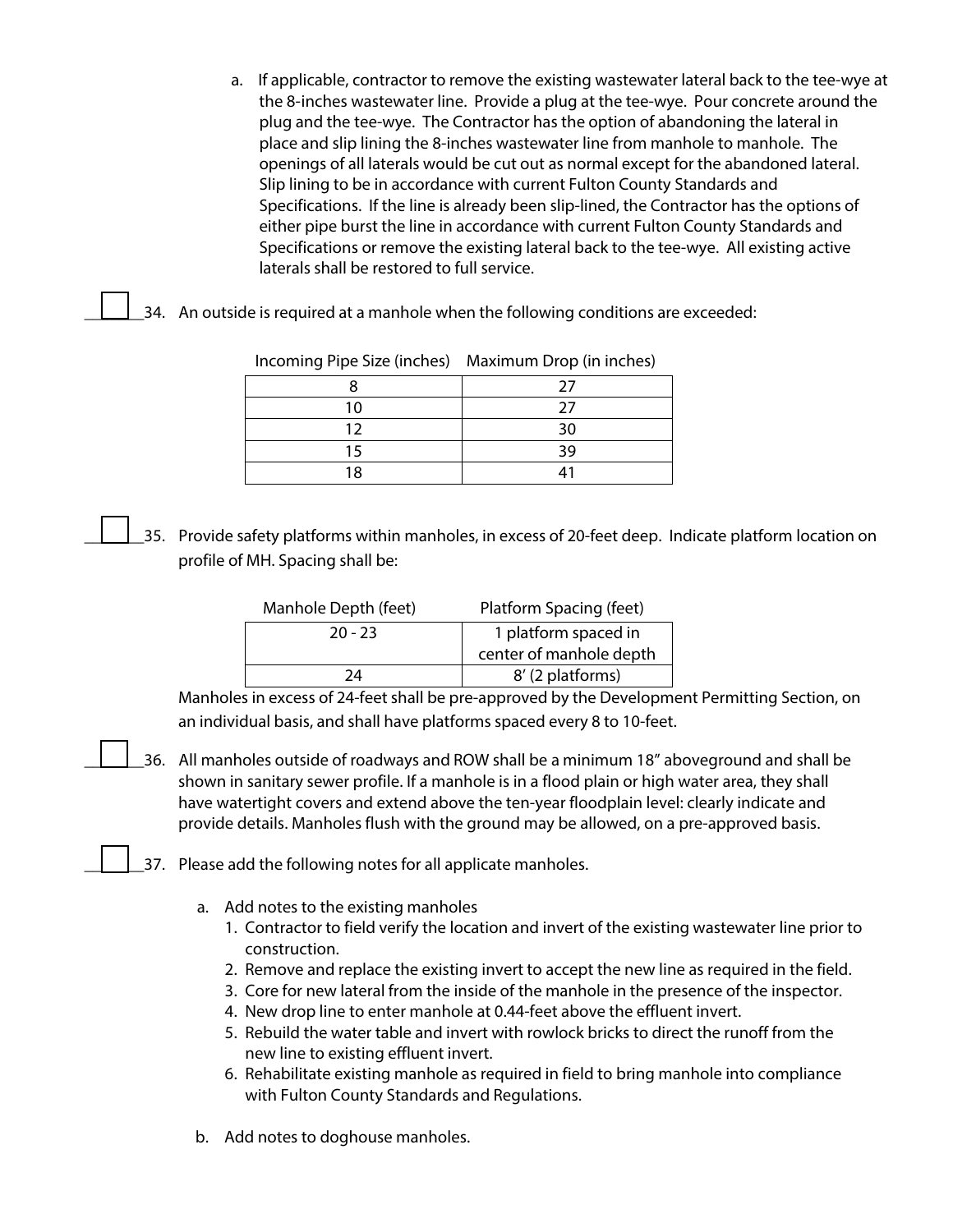| 1. Contractor to field verify the location and invert of the existing wastewater line prior to |  |
|------------------------------------------------------------------------------------------------|--|
| construction.                                                                                  |  |

- 2. The Contractor is to cut and remove the top half of the pipe only upon final approval by the Fulton County Inspector.
- 3. The new influent line is to enter the structure a minimum of 0.53-feet above the effluent elevation to allow new water table to be built.
- 4. Build the water table and invert with rowlock bricks to direct the runoff from the new lines to existing effluent invert.

\_\_\_\_\_\_\_38. Proposed depths of wastewater lines in excess of 24-feet are not allowed except as approved by Fulton County Development Permitting Section.

\_\_\_\_\_\_\_39. Manholes that receive discharge from force mains shall be coated with Epoxy Tech CPP series epoxy or approved equal.

#### **Grease Trap/Test manhole**

- \_\_\_\_\_\_\_40. Grease trap, oil interceptor, pretreatment, etc., approval required from Water and Pollution Control Division of Public Works. Please call the Water Quality Superintendent at (404) 612-9425. Copy of approval certificate must be sent to Development Permitting Engineer before issuance of LDP.
- \_\_\_\_\_\_\_41. Test manholes must be downstream of the grease traps, and have a minimum of 1-feet of fall. The test manholes must have an 180-degreee connection between the effluent and influent lines with no other connections to the manhole . The test manhole is the last discharge point of the pretreatment system before the sanitary sewer. The sanitary sewer connection from the pretreatment system will not be allowed to connect to the site sanitary sewer line by going under or through the building. The connection to the sanitary sewer line must be kept to the exterior of the building structure. The connection from the building to the pretreatment system will be a direct straight line. One 90- or 45-degree angle will be allowed with a clean out if a straight line is not obtainable.
- \_\_\_\_\_\_\_42. The test manhole will be located a maximum of 4-feet from the last tank in the pretreatment system and must have an invert in the test manhole. The test manhole shall have a minimum depth of 4-feet and a maximum depth of 12-feet.

\_\_\_\_\_\_\_43. The pipe between the grease trap and test manhole must be PVC.

#### **Dumpster Pad**

44. Obtain approval from Fulton County Board of Health, Environmental Health Division for the dumpster pad for any non-single family residential and commercial project. Copy of this approval or, if not required, copy of the variance must be provided to Development Permitting Engineer prior to issuance of LDP.

\_\_\_\_\_\_\_45. Provide drains for the dumpster pads. The drain shall be an ABT S-2900B-02 Catch basin or equivalent with a galvanized trash bucket and a bolt down cast iron frame and grate. A foul air trap or p-trap shall be placed on the outlet pipe. The outlet pipe shall be a 6" DIP to the first cleanout. All portions of the dumpster pad shall drain to this cleanout/MH.

\_\_\_\_\_\_\_46. No storm water from upside the dumpster pad shall flow onto the pad. This drain shall connect to the adjacent wastewater sewer system. Do not drain the dumpster pad to the storm sewer system.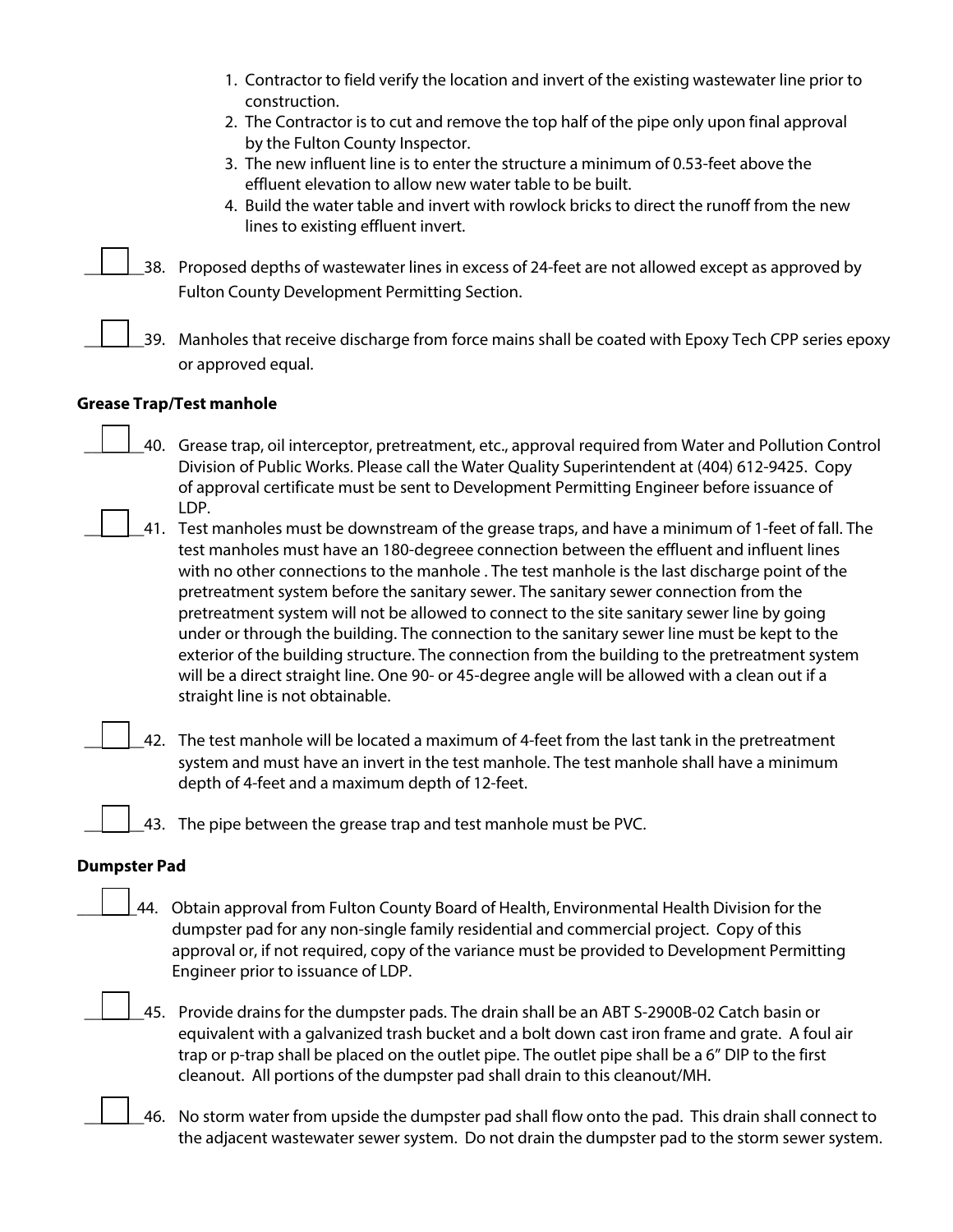\_47. Provide a 5/8-inch freeze-proof hose bibb with a reduced pressure (RP) backflow preventer within 50-feet of all portions of the dumpster pads.

#### **Additional Design Considerations**

|     | 48. If a manhole is in a flood plain or high water area, they shall have watertight covers and extend<br>above the ten-year floodplain level: clearly indicate and provide details.                                                                                                                                                                                                                                         |
|-----|-----------------------------------------------------------------------------------------------------------------------------------------------------------------------------------------------------------------------------------------------------------------------------------------------------------------------------------------------------------------------------------------------------------------------------|
| 49. | Riprap shall be placed for the full width of the excavation at all creeks crossings where wastewater<br>pipe lines cross and shall extend to the top of bank.                                                                                                                                                                                                                                                               |
|     | 50. If wastewater pipes are to be constructed adjacent to rivers and other waterways (may require<br>state waters buffer variance), a registered Land Surveyor shall certify the location of the<br>waterway. Offset distance from the top of bank of the creek shall be provided to all manholes.<br>All creek banks within 10-feet of the centerline of the pipe shall be reinforced with riprap per<br>County Standards. |
|     | 51. Force main effluent manholes shall conform to Fulton County Standard Detail 116.                                                                                                                                                                                                                                                                                                                                        |
|     | 52. Individual single-family residential pump stations to be approved by the County.                                                                                                                                                                                                                                                                                                                                        |
|     | 53. Pavement to be repaired to local City standards.                                                                                                                                                                                                                                                                                                                                                                        |
|     | 54. Jack and Bore to be performed in accordance with Fulton County Standard Details 107 and 129.<br>Show steel casing for jack and bore installations.                                                                                                                                                                                                                                                                      |
| 55. | Show steel casing where wastewater line crosses under a retaining wall footing, approved<br>hardscape features, creeks, where the line is aerial, and other cases where it is determined<br>that additional protection is required.                                                                                                                                                                                         |

#### **Easements**

|  | 56. Show all private and/or Fulton County easements. All offsite and onsite wastewater easements |
|--|--------------------------------------------------------------------------------------------------|
|  | documents must be reviewed and approved by the Fulton County Department of Public                |
|  | Works before a permit will be issued. The document package must be completed and sent            |
|  | to the Development Permitting Engineer for initial review.                                       |

\_57. If there is a recorded offsite easement dedicated to Fulton County, show book number and date of existing recorded offsite easement; this shall also be shown on the final plat if residential property.

\_\_\_\_\_\_\_58. No retaining wall, building, pole, sign or other vertical structure shall be constructed in sanitary sewer easements, including vehicular access easements around structures, without approval from the Department of Public Works.



\_\_\_\_\_\_\_59. No surface water shall be impounded on a sanitary sewer easement.

\_\_\_\_\_\_\_60. No other pipeline or utility shall be placed in a sanitary sewer easement without an encroachment agreement.